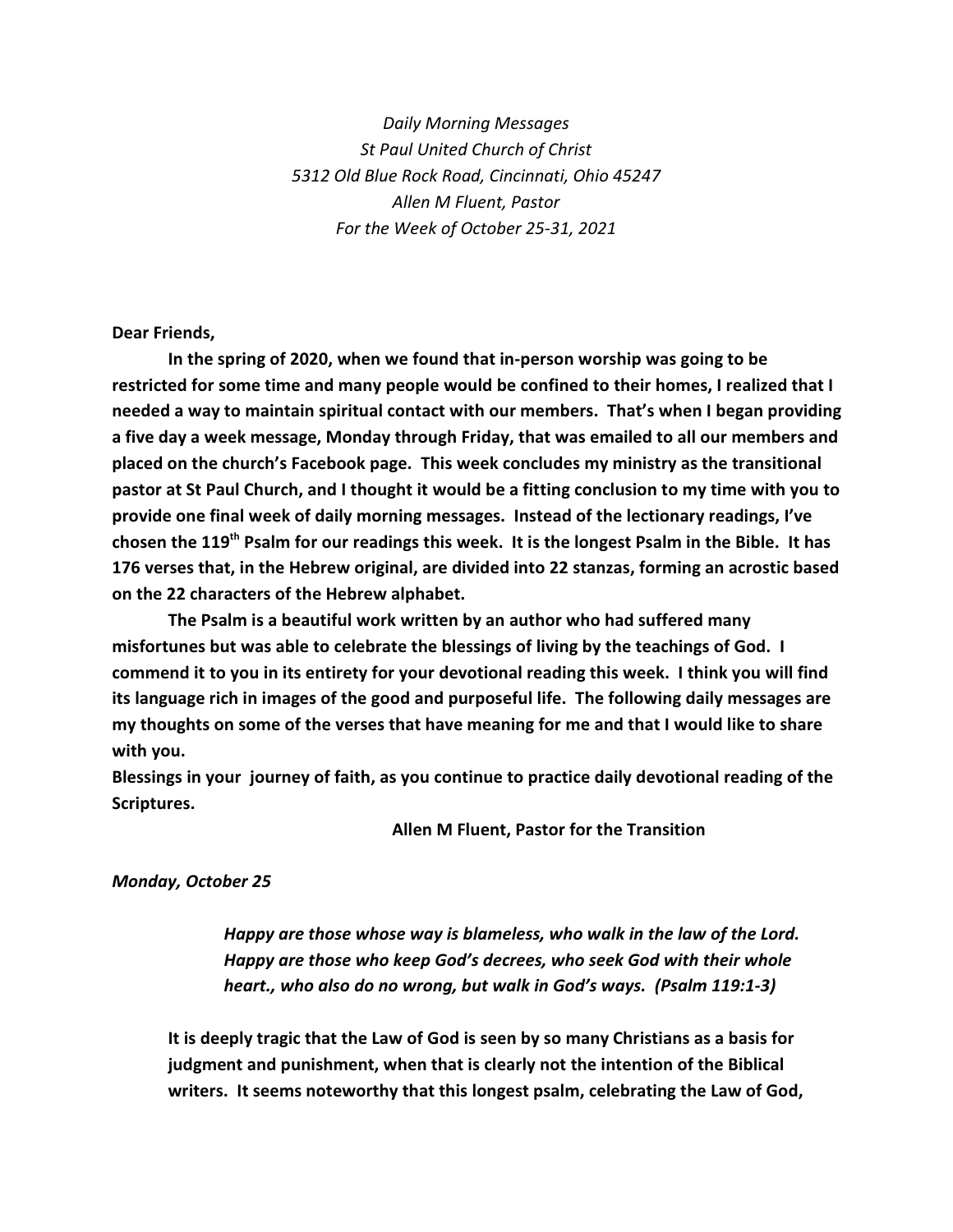**begins with the word "happy." Throughout the Scriptures, the laws, decrees and testimonies by which God gives guidance to the people are seen as blessings. Living by them is considered to be a way of living that produces joy. When the Christian New Testament speaks negatively about the law, it is not because the Law of God does not provide the opportunity for a blessed way of life, but because human beings are often guilty of neglecting what Jesus called the "weightier matters of the law," meaning love of God and neighbor, and instead choose to use legalistic assertions to bring judgments against others.**

## **Tuesday, October 26**

*Deal bountifully with your servant, so that I may live and observe your word. Open my eyes, so that I may behold wondrous things out of your law. (Psalm 119:18-19)*

"Open My Eyes that I may See," a popular 19<sup>th</sup> Century hymn written by Clara H Scott, **is based on this text from Psalm 119. Its lyrics convey the idea the Word of God gives us just a glimpse of the truth of God's eternal love:**

*Open my eyes that I may see glimpses of truth thou hast for me. Place in my hands the wonderful key that shall unclasp and set me free.* **The Psalm is a testimony to the assurance of an eternal benevolence that is at the heart of the ways of God. At times, our eyes are blinded by the chaos of our human world in conflict. Our eyes need to be opened to wondrous things again. This is the gift of faith.**

**Wednesday, October 27**

*Teach me, O Lord, the way of your statutes, and I will observe it with my whole heart. Lead me in the path of your commandments, for I delight in it. Turn my heart to your decrees, and not to selfish gain. Turn my eyes from looking at vanities; give me life in your ways. (Psalm 119:33-37)*

**A world that has become too individualistic sees freedom as a way to escape responsibility for one another, but such freedom is a selfish thing that does not bring happiness. True delight is experienced in a life that is shared in community with others. That is the sacred meaning of living by the ways of God and the sacred purpose of God's Law.**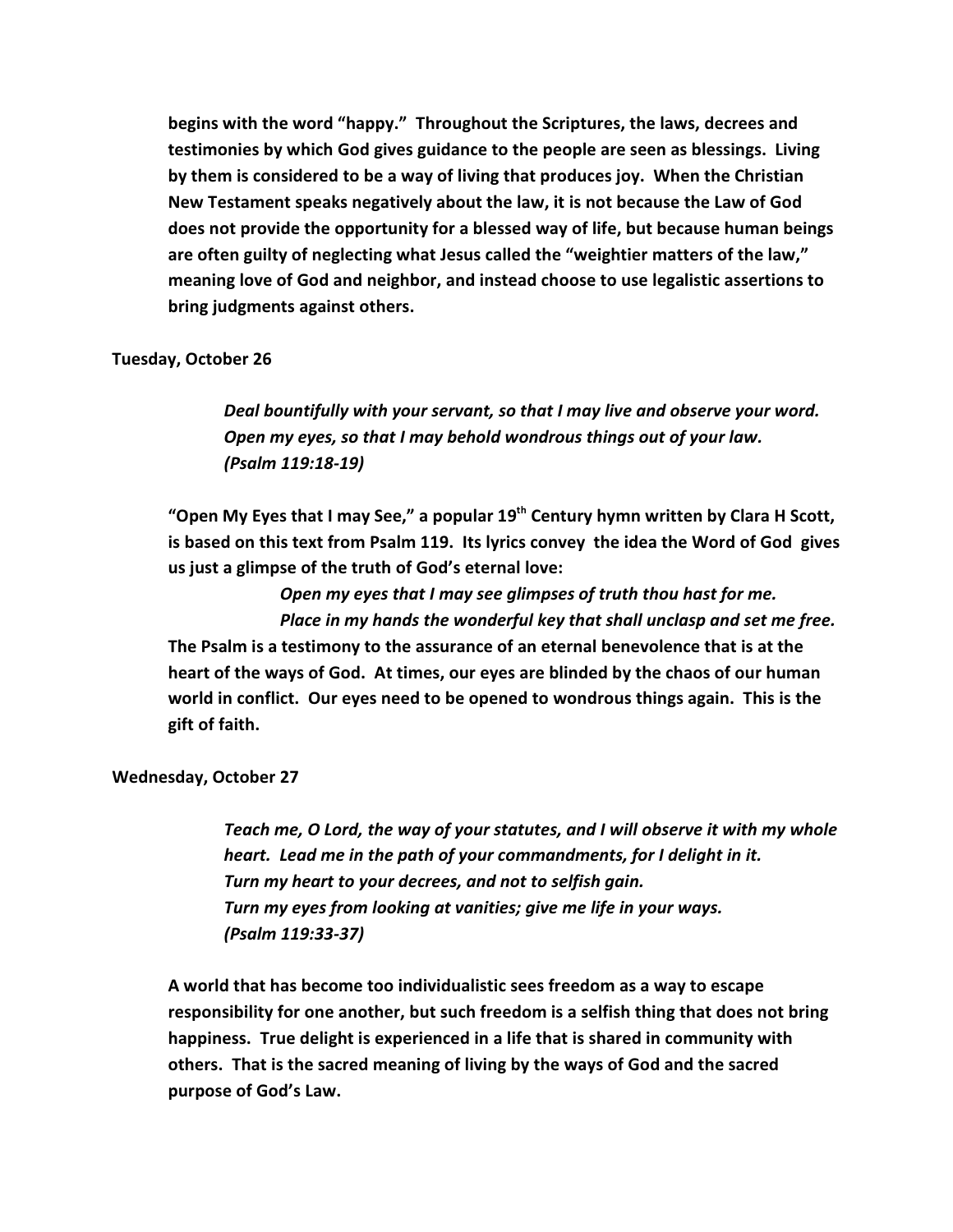## **Thursday, October 28**

*This is my comfort in my distress, that your promise gives me life. The arrogant utterly deride me, but I do not turn away from your law. When I think of your ordinances from of old, I take comfort, O Lord. (Psalm 119:50-52)*

**We don't often think of the law of God bringing comfort, but the law includes the promise. God's grace is not something separate from the law; it is its complement. Some of the most beautiful words of the Heidelberg Catechism, the faith statement of the German Reformed tradition are contained in the first question and answer:**

*What is your only comfort in life and in death? That I belong, in life and in death, not to myself, but to my faithful savior, Jesus Christ, who, at the cost of his own blood, has fully paid for all my sins….*

**According to the traditions of our faith, in Christ there is judgment, but there is no condemnation. The recognition of wrongdoing is an essential component of justice, and making things right with those who are harmed is a preliminary condition for forgiveness; but the focus of our life together is reconciliation and peace with God.**

## **Friday, October 29**

*Let my cry come before you, O Lord; give me understanding according to your promise.*

*My lips will pour forth praise, because you teach me your statutes. My tongue will sing of your promise, for all your commandments are right. Let your hand be ready to help me, for I have chosen your precepts. I long for your salvation, O Lord, and your law is my delight. Let me live that I may praise you, and let your ordinances help me. I have gone astray like a lost sheep; seek out your servant, for I do not forget your commandments. (Psalm 119:169-176)*

**There may be no more powerful image of God's love than the parable of the lost sheep that Jesus told. The shepherd in the story goes to look for the lost one, even at great peril to himself and possibly to the flock. It is crazy behavior. It reminds us of the love we know in Jesus, who has shown God's crazy love for us. The last line of the psalm includes a confession. This is not the work of someone who has been perfect in his life. He asks to be sought out by God, because he still remembers the joy there is in doing right.**